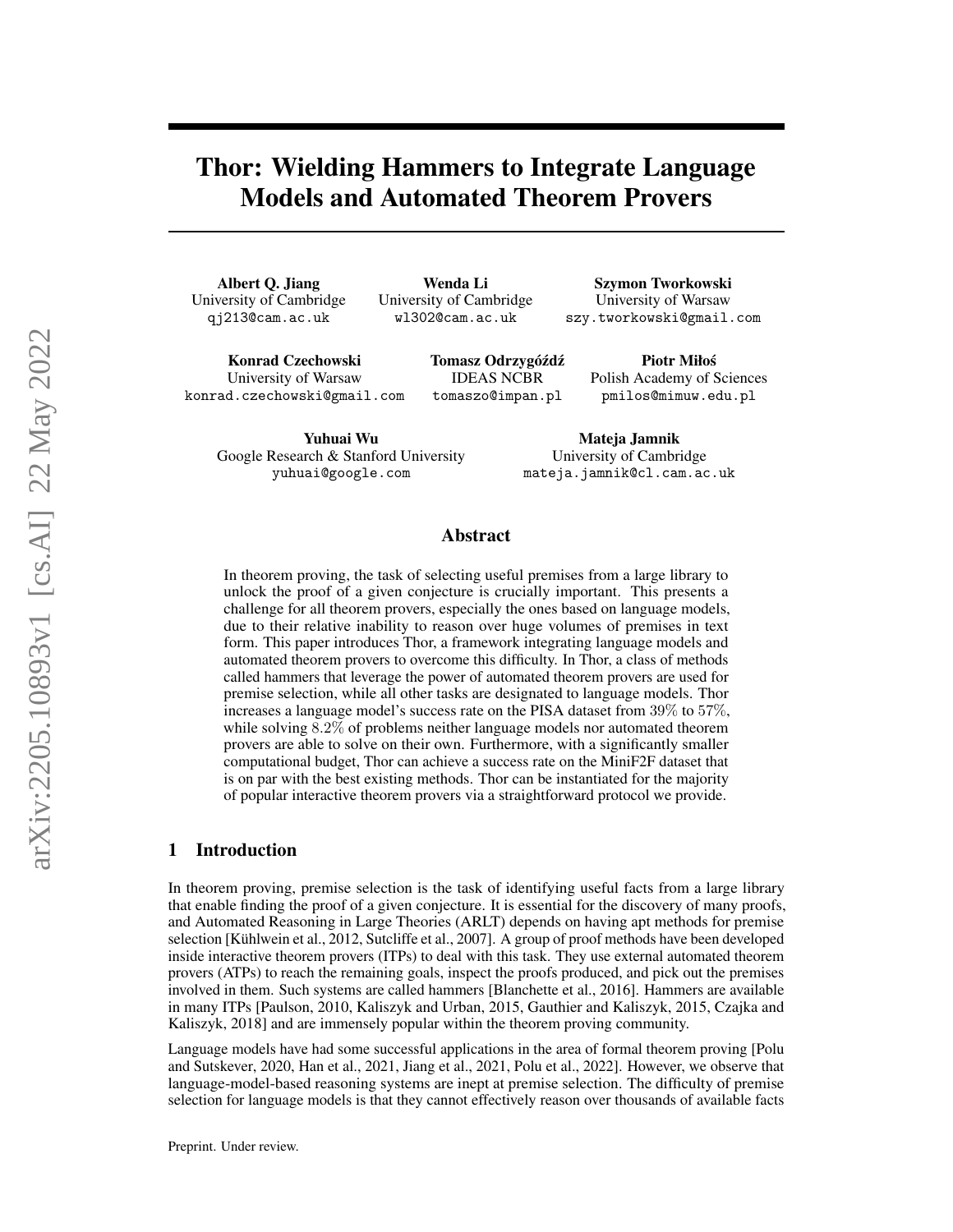and their definitions in plain text form. In subsection [2.2,](#page-2-0) we elaborate on the scale of the problems language models need to deal with for premise selection and provide empirical evidence for this difficulty. Seeing that hammers are very good at finding relevant facts, we propose in our framework to offload the premise selection task to them from language models. The resulting system is Thor, a framework that organically integrates language models and ATPs via the use of hammers.

The methodology of Thor is simple and can be deployed in any hammer-enabled ITP: we first use the hammer method to attempt to prove every proof state in the training problems, and mark the successful application steps. Then we train the language model on the training problems, predicting a special token  $(e.g., \text{~chammer>})$  if the hammer can be applied at the state. When doing evaluation, if the language model emits the special token, we invoke the hammer method. This methodology incurs very little extra computation compared to standard language model training while capitalising on the potential of a hybrid neuro-symbolic model.

To demonstrate the usefulness of Thor, we instantiate it with a language-model-based reasoning system for the ITP Isabelle and Sledgehammer [\[Paulson, 2010\]](#page-10-1), Isabelle's implementation of the hammer method. We then investigate the performance of the instantiated Thor system on two datasets, PISA [\[Jiang et al., 2021\]](#page-10-4) and MiniF2F [\[Zheng et al., 2022\]](#page-11-1). On PISA we dramatically improve the success rate of a language-model-based reasoning system from 39.0% to 57.0% and solve 8.2% of problems that cannot be solved by either language models or Sledgehammer alone. On MiniF2F, [Polu](#page-10-5) [et al.](#page-10-5) [\[2022\]](#page-10-5) used expert iteration to improve on a language model and achieved the state-of-the-art 1-pass success rate of 29.6%. With much less computation, Thor increases this rate to 29.9%, slightly exceeding the previous result. It is worth noting that Thor and expert iteration can be used in tandem.

In this paper, we demonstrate that finding suitable sub-systems for premise selection can benefit the performance of the overall reasoning system. Given Thor's strong performance, computational efficiency, and applicability to many ITPs, we believe it should become a strong baseline as often as possible when language models are used for theorem proving.

#### Contributions

- 1. We created Thor, a theorem proving framework which integrates language models and automated theorem provers via using hammers.
- 2. We raised the state-of-the-art success rate of language-model-based reasoning systems on PISA from 39.0% to 57.0%. Thor proved 8.2% theorems which cannot be proved by either language models or Sledgehammer.
- 3. We improved the state-of-the-art success rate on MiniF2F from 29.6% to 29.9%, matching the language models trained with expert iteration, but with far less computation.

# <span id="page-1-0"></span>2 Background

#### 2.1 Automated and Interactive Theorem Proving

Mechanising theorem proving has been a grand challenge of artificial intelligence since the late 1950s [\[Gelernter, 1959\]](#page-9-4). A group of systems which we call automated theorem provers attempt to use automated procedures to determine the validity of conjectures (e.g., the DPLL algorithm [\[Davis](#page-9-5) [et al., 1962\]](#page-9-5) for SAT problems [\[Tarski, 1969\]](#page-11-2)). Popular examples of ATPs include [E,](https://wwwlehre.dhbw-stuttgart.de/~sschulz/E/E.html) [SPASS,](http://www.spass-prover.org) [Z3,](https://github.com/Z3Prover/z3) [CVC4,](https://cvc4.github.io) and [Vampire.](https://vprover.github.io) Although SAT is known to be NP-complete [\[Cook, 1971\]](#page-9-6), modern ATPs can often solve problems with millions of symbols [\[Ohrimenko et al., 2009\]](#page-10-6) and are useful practically.

ATPs are often based on fragments of first-order logic, which limits the type of theorems they can express. Hence, projects such as the formalisation of complicated mathematical results [\[Gonthier](#page-9-7) [et al., 2008,](#page-9-7) [Avigad et al., 2007,](#page-9-8) [Gonthier et al., 2013,](#page-9-9) [Scholze, 2021\]](#page-10-7) and operating system kernel verification [\[Klein et al., 2009\]](#page-10-8) are done in interactive theorem provers, often based on higher-order logic or dependent type theory. ITPs and ATPs have very different objectives: ITPs aim at making it easy to formalise a diverse set of problems in numerous mathematical domains in a sound manner; while ATPs focus on improving the efficiency and performance on very well-defined problems like SAT solving. Prominent ITPs include [Isabelle,](https://www.cl.cam.ac.uk/research/hvg/Isabelle/) [Mizar,](http://mizar.org) [HOL Light,](https://www.cl.cam.ac.uk/~jrh13/hol-light/) [HOL4,](https://hol-theorem-prover.org) [Lean,](https://leanprover.github.io) and [Coq.](https://coq.inria.fr) Theorem proving in ITPs can be modelled as a sequential decision process: initially a theorem gets declared and the proof state contains some goals; at each step, the user produces a proof step that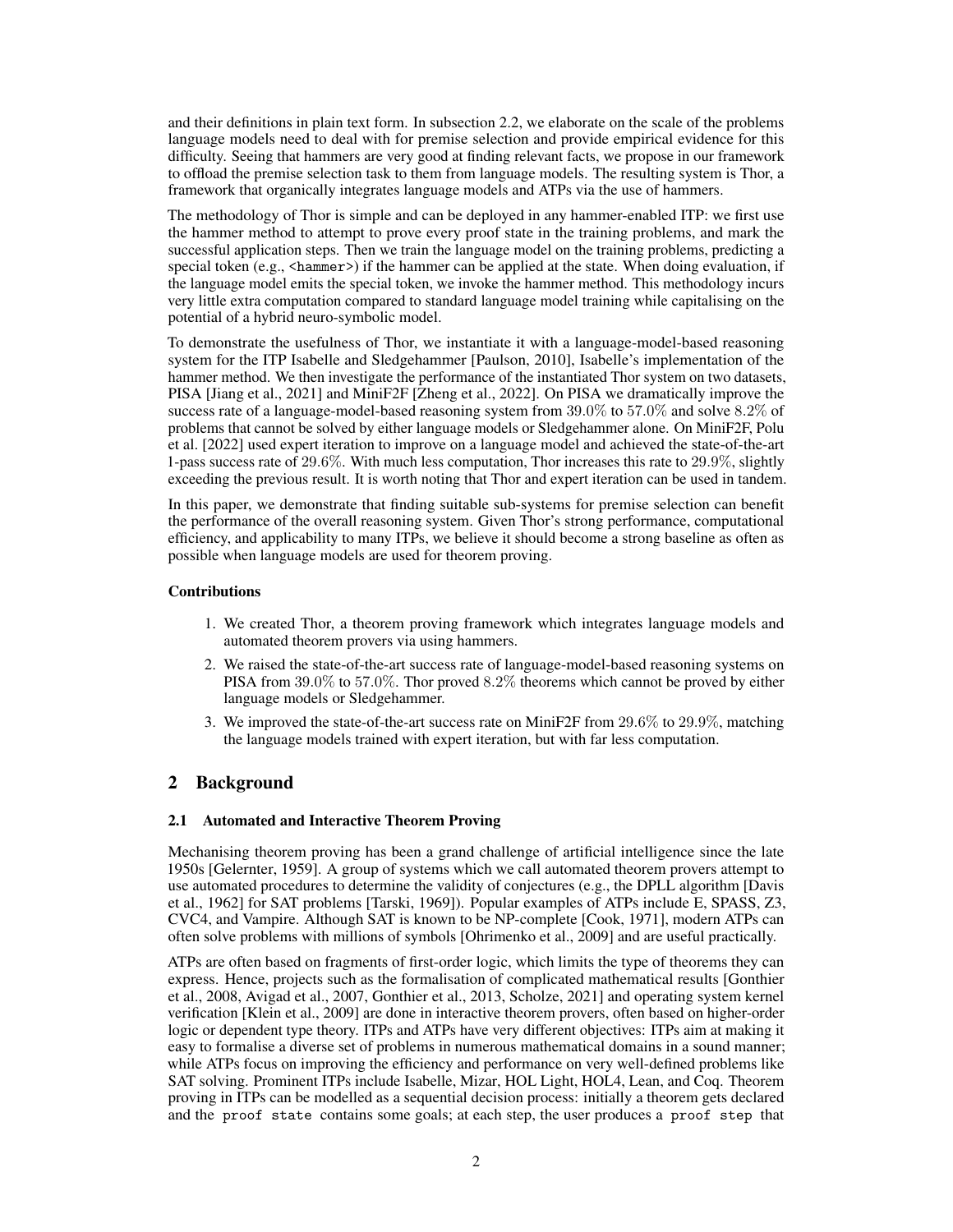applies to and transforms the proof state; when all the goals have been discharged, the theorem is considered proven. Large libraries of mathematical knowledge such as the Archive of Formal Proofs<sup>[1](#page-2-1)</sup> and the Mizar Mathematical Library<sup>[2](#page-2-2)</sup> have been built around these ITPs. Because of the size of these mathematical libraries, to find useful premises in them is a difficult problem. In the next subsections we illustrate how two different approaches deal with premise selection.

#### <span id="page-2-0"></span>2.2 Language Models for Theorem Proving

Language models that automate theorem proving mostly follow the approach of the *GPT-f* model [\[Polu and Sutskever, 2020\]](#page-10-3): pre-trained causal language models are used to predict a proof step that can be applied, given the current proof state and some optional context. Concretely, a language model can take as input and output, two sequences of the following form:

INPUT: <SOS> <CTXT> \$(context) <PRF\_STT> \$(proof state) <PRF\_STP> OUTPUT: \$(proof step) <EOS>

At test time, the reasoning system receives the text representation of the current proof state, samples a proof step from the language model, applies it to the ITP, and repeats until the proof is finished or a computational budget has been reached. A best-first strategy is often used for proof search: a queue of search nodes is maintained with the priority being the accumulated log likelihood of the generated proof steps.

Language models treat all input and output information as text and they are usually limited to be a few thousands of characters long. To do premise selection well, the language model has to either memorise all the relevant premises during training, or be prompted with available premises in evaluation. It is difficult to do the former because a mathematical corpus can have too many facts for a language model to remember. For example, the Archive of Formal Proofs has more than 200,000 theorems, plus the numerous definitions and their derivations to serve as premises. The latter is no easier because there may be too many premises to fit into the input. For instance, if we use the textual representation of 300 available premises (a usual number used for premise selection with symbolic tools) and their definitions as the context in the input-output format above, the input length can well exceed 10,000 characters and the limit of standard language models. We observe that empirically 1.9% of the steps involving premise selection generated by the language model manage to advance the proof, while the number is 28.2% for steps having no premises. Hence, a good mechanism for premise selection could bring crucial benefits.

## <span id="page-2-3"></span>2.3 Hammers

[Blanchette et al.](#page-9-0) [\[2016\]](#page-9-0) define hammers as methods that "automate reasoning over large libraries developed with formal proof assistants (ITPs)". Consider, for example, Sledgehammer (designed for Isabelle) which is the original and the most popular implementation of hammers. Figure [1](#page-3-0) For isabelie) which is the original and the most popular implementation of naminers. Figure 1 presents a proof of  $\sqrt{2} \notin \mathbb{Q}$  in Isabelle. The beauty of using Sledgehammer with Isabelle is that despite the complicated-looking proof, humans only need to sketch the proof in Figure [1a](#page-3-0) and let Sledgehammer find all the necessary premises to complete every single proof step. The final accepted proof is presented in Figure [1b.](#page-3-0) The Sledgehammer proof steps use the internal proof methods metis, meson, smt, auto, simp, fastforce and blast. Conveniently, this tells us which steps in the corpus are generated by Sledgehammer. Note that a human user might also use the proof methods auto, simp, fastforce and blast as these do not contain additional premises. Only the methods metis, meson, smt are exclusive to Sledgehammer.

We now describe how Sledgehammer performs premise selection: Sledgehammer makes it possible to leverage the advancement of ATP research while using ITPs, and can thus be seen as a bridge between the two [\[Paulson, 2010\]](#page-10-1). When invoked, Sledgehammer translates the current goal together with hundreds of possibly relevant premises into a format (e.g., SMT-LIB, TPTP) that external ATPs can understand [\[Meng and Paulson, 2008\]](#page-10-9). The ATPs are then executed to solve the current goal. Note that Isabelle follows a kernel philosophy (i.e., only a handful of axioms and inference rules are trusted), and external ATPs are used skeptically—should a proof be found by the ATPs, Sledgehammer picks out the useful premises, and reconstructs the proof within the Isabelle kernel

<span id="page-2-1"></span><sup>1</sup> <https://www.isa-afp.org>

<span id="page-2-2"></span><sup>&</sup>lt;sup>2</sup><http://mizar.org/library/>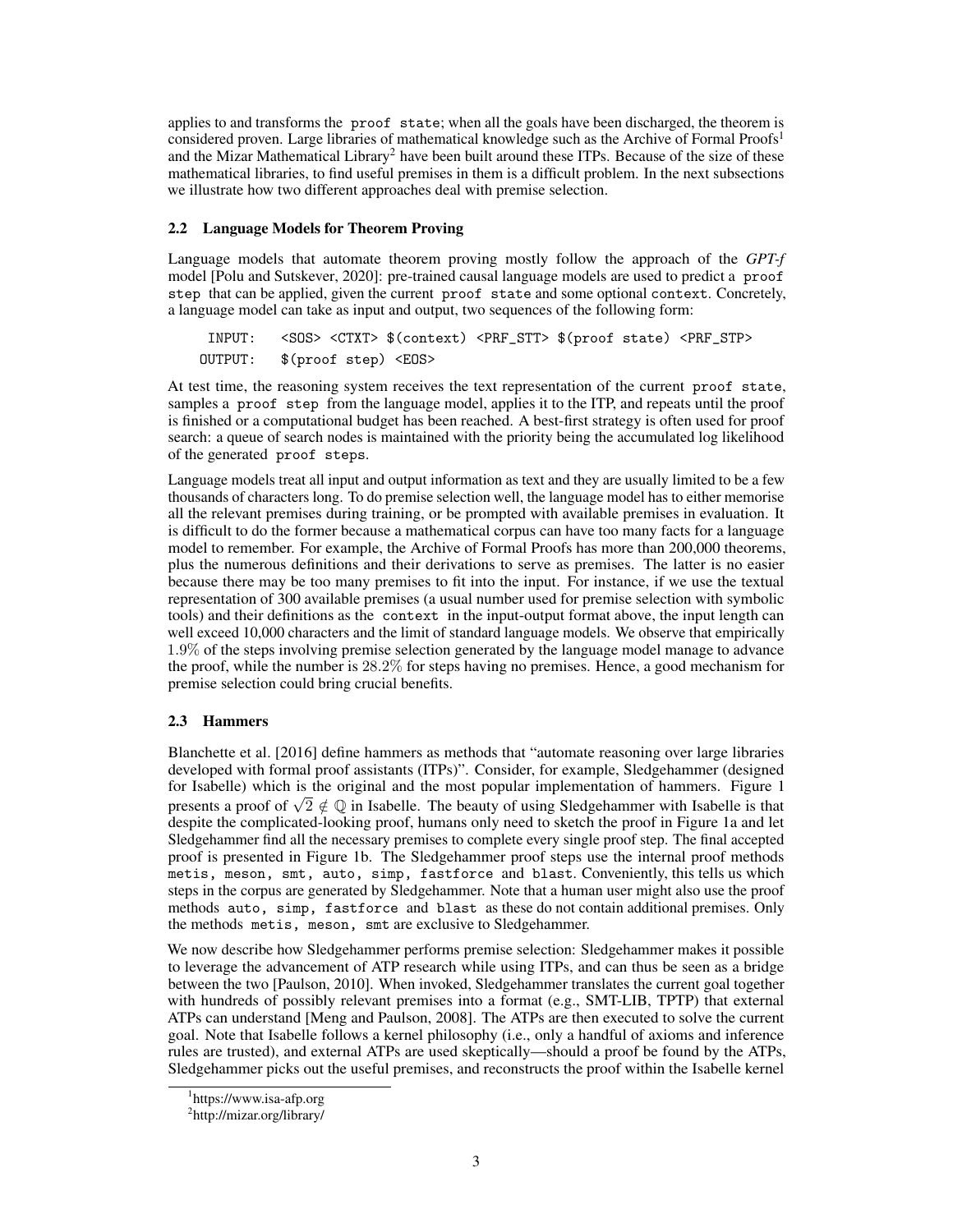```
lemma "sqrt 2 \notin 0"
                                                                      lemma "sqrt 2 \notin Q"
proof
                                                                      proof
    { \text{ssume} } "sqrt 2 \in \mathbb{Q}^nassume "sqrt 2 \in \mathbb{Q}^nthen obtain a b::int where "sqrt 2 = a/b"
                                                                         then obtain a b::int where "sqrt 2 = a/b" "coprime a b" "b \neq 0"
                                                                           by (metis Rats_cases' less_irrefl)<br>hen have c: "2 = a^2/ b^2"
                          "b \neq 0" sledgehammer
       coprime a b"
                                                                         then have c: '
   then have c: "2 = a^2 / b^2by (smt (z3) of int power power_divide real_sqrt_pow2)
     sledgehammer
                                                                         then have "b^2 \neq 0" by fastforce<br>then have *: "2*b^2 = a^2"
  then have "b^2 \neq 0" sledgehammer
   then have *: "2*b^2 = a^2by (smt (verit, ccfv_SIG) c comm_semiring_class.distrib
     sledgehammer
                                                                                 eq_divide_eq_numeral(1) mult_cancel_right1 numeral_Bit0<br>numeral_plus_numeral (1) mult_cancel_right1 numeral_Bit0<br>numeral_plus_numeral of_int_add of_int_power
   then have "even a
     sledgehammer
                                                                                 of_int_power_eq_of_int_cancel_iff one_plus_numeral)
  then obtain c:: int where "a=2*c"
                                                                         then have
                                                                         then nave even a<br>by (smt (z3) even power oddE)<br>then obtain c::int where "a=2*c" by blast<br>with * have "b^2 = 2*c^2" by auto<br>then have "aven b"
     sledgehammer
  with * have "b^2 = 2*c^2"
     sledgehammer
   then have "even b
                                                                         then have
                                                                           by (smt (z3) even_power oddE)
     sledgehammer
                                                                         with \overline{\text{coprime}} a b) \overline{\text{even}} a) \overline{\text{even}} b) show False by fastforce
  with \langle \text{coprime a b} \rangle (even a) (even b)
                                                                      qed
     show False sledgehammer
qed
                                                                      (b) The proof accepted by Isabelle. The steps containing
```
(a) The proof sketch produced by the human user. The sledgehammer command indicates that the human invokes the Sledgehammer method at that point.

assume, obtain, have, show are from the original human proof sketch. The steps containing metis, smt, fastforce, blast, auto, fastforce are completed by Sledgehammer.

Figure 1: A proof of  $\sqrt{2} \notin \mathbb{Q}$ , adapted from the original by [Li et al.](#page-10-10) [\[2021\]](#page-10-10) with consent.

(e.g., using the primitive inference rules). Here, external ATPs serve as relevance filters of premises rather than trusted oracles. Hammers implemented in other ITPs are largely similar.

## <span id="page-3-2"></span>3 Thor

In this section we introduce Thor, a framework integrating language models and automated theorem provers via the use of hammers. Thor is motivated by the difficulty for language models to do premise selection and the excellent performance of hammers for it: we should be able to drastically improve automation in theorem proving if we can take the best from both worlds.

Below we provide the protocol of adopting Thor for a hammer-enabled ITP. We first provide Thor's training data preprocessing procedure in Algorithm [1,](#page-3-1) and then look at a concrete example to demonstrate its use.

<span id="page-3-1"></span>Algorithm 1 Thor's training data preprocessing algorithm.

| <b>Require:</b> Proof state s, hammer method h |                                                           |
|------------------------------------------------|-----------------------------------------------------------|
| $INPUT = s.input$                              |                                                           |
| if $h(s) \rightarrow$ success then             | $\triangleright$ Hammer can be applied to the proof state |
| $OUTPUT =  <EDS$                               |                                                           |
| else                                           | $\triangleright$ Hammer fails at the proof state          |
| $OUTPUT = s.output$                            |                                                           |
| end if                                         |                                                           |
| return (INPUT, OUTPUT)                         |                                                           |

Now consider the situation in the proof of  $\sqrt{2} \notin \mathbb{Q}$  (Figure [1\)](#page-3-0) after the step then have "even a": without Thor, it should produce the following datapoint

INPUT: <SOS> <CTXT> \$(context) <PRF\_STT> \$(proof state) <PRF\_STP> OUTPUT: by (smt (z3) even\_power oddE) <EOS>

With Thor's preprocessing, we apply the hammer method to the proof state and find out that it can be done successfully. Hence, we keep the input the same and change the output to:

OUTPUT: <hammer> <EOS>

If the hammer method cannot be applied, we leave the datapoint unchanged. We iterate over every datapoint in the training data and apply this preprocessing algorithm.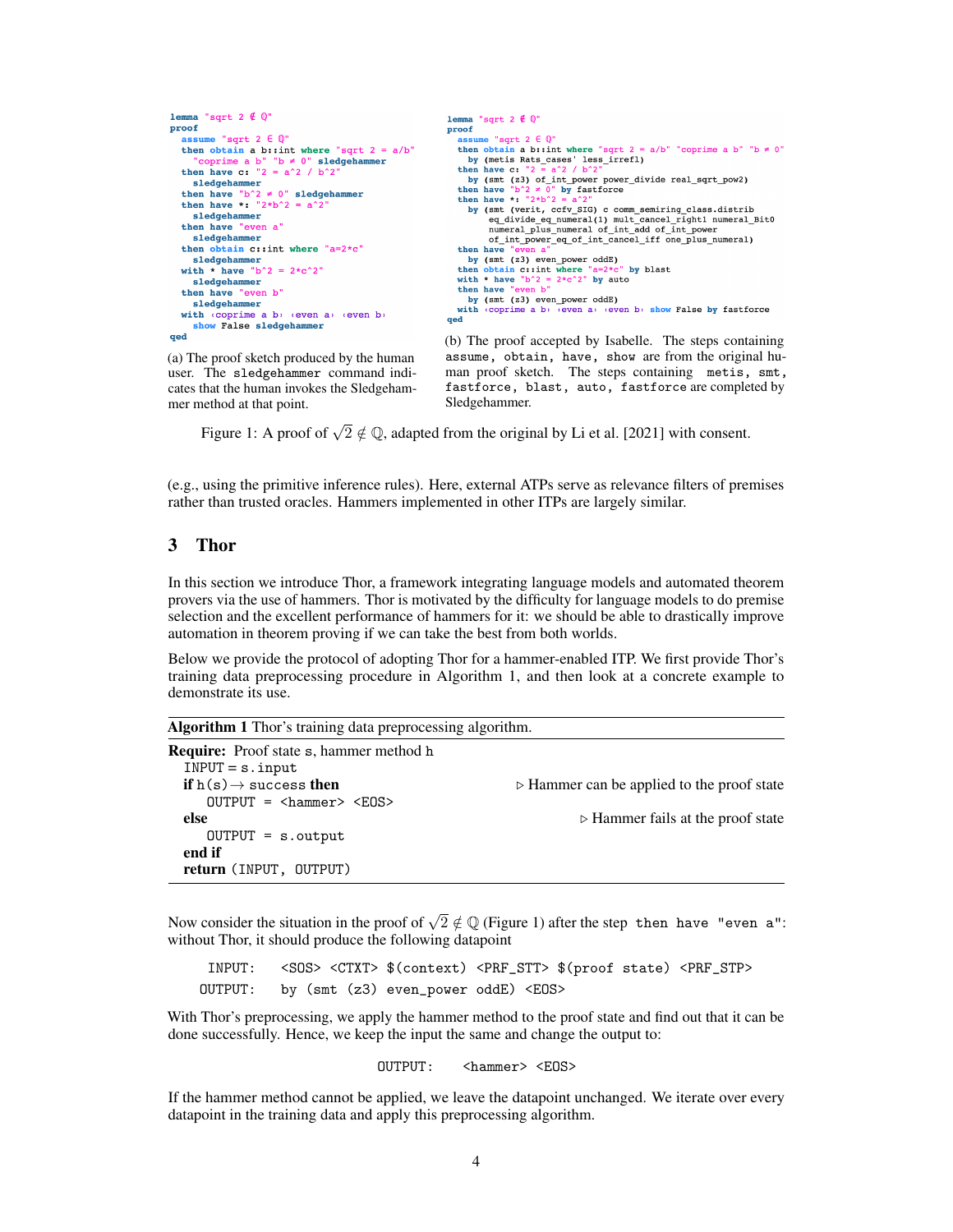We hypothesise that being exposed to training data in this format, the language model is capable of learning a heuristic for *when* the hammer can be successfully invoked. At evaluation time, whenever the language model outputs the sequence  $\langle$ hammer>  $\langle$  EOS>, instead of applying it directly to the ITP, we call the hammer method. This effectively makes the hammer an invokable method for the language model. This protocol is straightforward to implement for hammer-enabled ITPs.

The only extra cost of deploying Thor is in the data preprocessing step. Multiplying the hammer time limit by the average number of problems submitted to the Archive of Formal Proofs in one year, we estimate that 7400 CPU hours per year are needed to preprocess one of the largest proof corpora available. This is a modest cost since the process only needs to be done once per dataset and the results can be shared. Better still, for some ITPs, the hammer method leaves a trace, greatly reducing the time needed to figure out which steps can be solved by hammers. For the ITP Coq, all steps containing the keyword sauto are generated by CoqHammer [\[Czajka and Kaliszyk, 2018\]](#page-9-2). For Isabelle, all steps containing the keywords metis, meson, smt are generated by Sledgehammer (described in Section [2.3\)](#page-2-3). With these traces, deploying Thor on ITPs like Coq or Isabelle incurs little extra computational cost compared to training a standard language model.

## 4 Experiment

Our experiments are intended to answer the following research questions:

- 1. Can Thor prove theorems that cannot be proved by language models or automated theorem provers individually? Does Thor improve premise selection for language models?
- 2. Does explicitly learning *how* to select premises hurt the performance of language models?
- 3. How important are the context information and the diversity of sequence generation?
- 4. How does Thor compare with other methods at improving language models for theorem proving?

To answer these questions, we create an instance of Thor for the ITP Isabelle. We choose Isabelle for two reasons: (1) Isabelle's Sledgehammer is one of the most mature hammer methods among major ITPs, and may thus showcase Thor's full potential; and (2) Isabelle's Archive of Formal Proofs is one of the world's largest formal mathematical libraries, suitable for data-hungry methods like language models. We make explicit the details of our experimental setup next.

#### 4.1 Experimental Setup

Machine specification For pre-training, fine-tuning, and evaluation, we use a TPUVM with 8 cores from [Google Cloud Platform.](https://cloud.google.com/tpu?hl=en) The Isabelle process has access to up to 32 CPU cores. We estimate that reproducing all the experiments in this paper requires a total of 1160 TPU hours.

Language model architecture We use a decoder-only transformer [\[Vaswani et al., 2017\]](#page-11-3) language model, adapting the setup, codebase, and hyperparameters from [\[Wang and Komatsuzaki, 2021\]](#page-11-4). The language model has 700M non-embedding parameters, with 24 layers, 24 attention heads, a hidden dimension of 1536, and a GPT-2 [\[Radford et al., 2019\]](#page-10-11) tokenizer with a vocabulary size of 50400. Rotary positional embeddings [\[Su et al., 2021\]](#page-11-5) are used. The model is pre-trained on the GitHub + arXiv subsets of The Pile [\[Gao et al., 2021\]](#page-9-10), with a context length of 2048. We use a global batch size of 32 sequences which amounts to 65536 tokens. For the first 3,000 steps, the learning rate linearly increases from 0 to 0.0002, and then it follows a cosine schedule with a final value of  $1.2 \times 10^{-5}$ for 197,000 steps. We use a weight decay rate of 0.05 and no dropout for pre-training. Pre-training takes  $\approx 150$  TPU hours. For fine-tuning, we use the procedure described in Section [3](#page-3-2) to prepare the PISA dataset. We use the most recent proof step as the context in each datapoint. The same learning rate scheduling strategy is used, with a peak learning rate of  $3 \times 10^{-4}$  after 10,000 steps and a final learning rate of  $3 \times 10^{-5}$  after a further 90,000 steps. We use a dropout rate of 0.15 and a weight decay rate of 0.1. The global batch size is 256 sequences, or 524, 288 tokens. We early-stop fine-tuning and take the checkpoint at 11,000 steps for evaluation as the validation loss reaches a minimum then. Fine-tuning takes  $\approx 50$  TPU hours.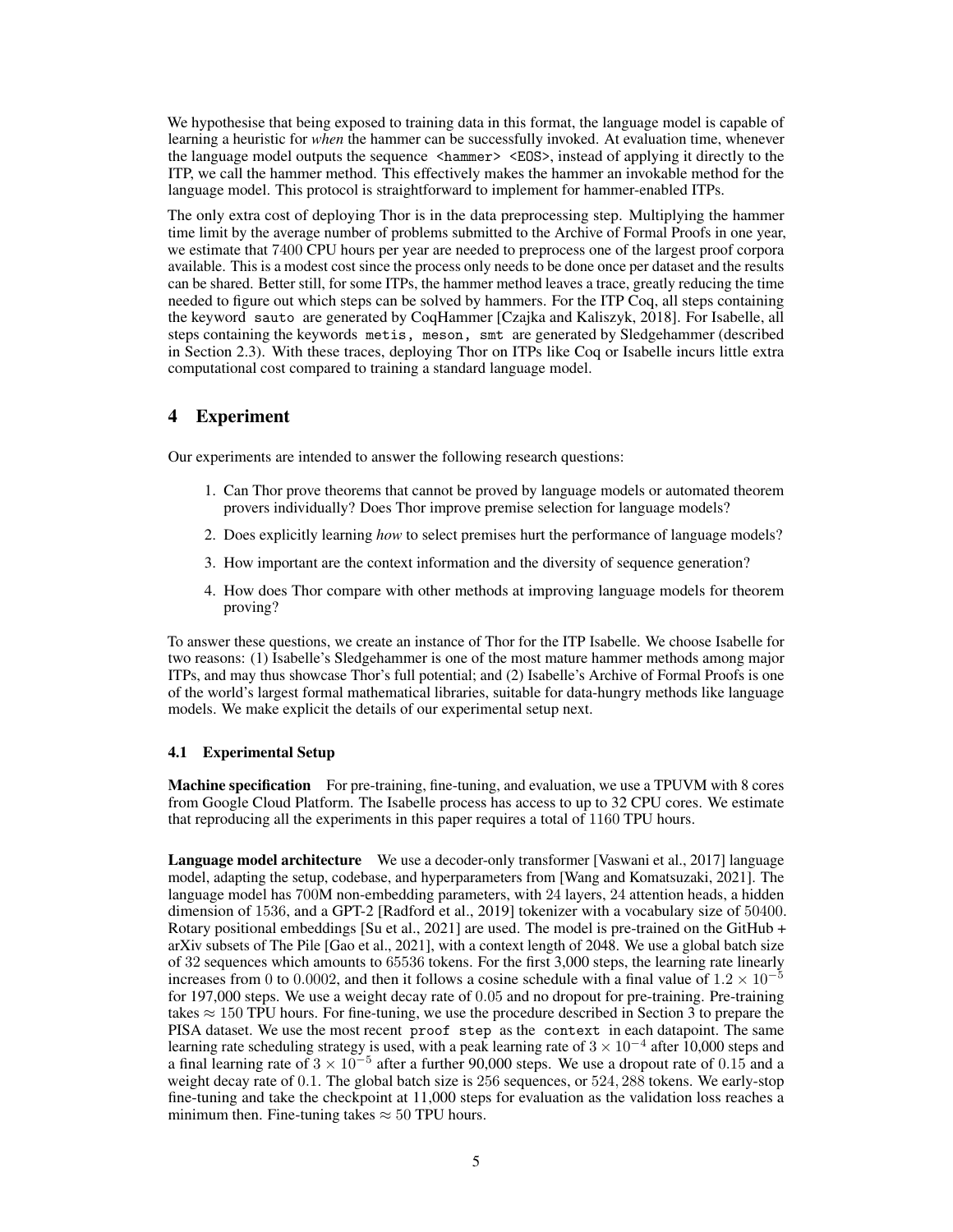<span id="page-5-0"></span>

| Method                        | Success rate $(\%)$ |  |
|-------------------------------|---------------------|--|
| LISA [Jiang et al., 2021]     | 33.2                |  |
| Sledgehammer                  | 25.7                |  |
| Language model                | 39.0                |  |
| Language model ∪ Sledgehammer | 48.8                |  |
| Thor                          | 570                 |  |

Table 1: Proof success rates on *PISA/test*

Sledgehammer configuration To set up Sledgehammer, we mostly follow the default Isabelle2021 configuration. An important default parameter is that the Sledgehammer timeout limit is 30s. Our configuration uses the on-machine versions of the five default ATPs (E, SPASS, Vampire, Z3, and CVC4) to prevent performance deviation caused by network issues.

**Proof search** To sample from the language model, we use temperature sampling with the temperature parameter  $T = 1.2$ . To search for the proof of a theorem, we use the best-first search strategy described in [\[Polu and Sutskever, 2020\]](#page-10-3). The queue is ordered by the accumulated log likelihoods of the generated proof steps, with a maximum length of 32. Each proof step has a timeout limit of 10s. The search is terminated if and only if one of the following scenarios happens: (1) a valid proof has been found for the theorem; (2) the language model is queried 300 times; (3) a wallclock timeout of 500s has been reached; (4) the queue is empty but the theorem is not proved. Empirically, it takes  $\approx 60$  TPU hours to evaluate 1,000 problems.

Our language model setup is different from Language models of ISAbelle proofs [\[Jiang et al., 2021,](#page-10-4) LISA] in three aspects: (1) our language model has 700M instead of 163M non-embedding parameters (2) the most recent proof step is included in the language model prompt (3) a higher sampling temperature (1.2 instead of 1.0) is used.

#### 4.2 Datasets and Environment

We use two datasets. The first is the PISA dataset [\[Jiang et al., 2021\]](#page-10-4), which includes the Isabelle/HOL repository<sup>[3](#page-6-0)</sup> under a [BSD-style license](https://www.cl.cam.ac.uk/research/hvg/Isabelle/dist/Isabelle2021-1/COPYRIGHT) and the Archive of Formal Proofs version 2021-10-22<sup>[4](#page-6-1)</sup>, whose various entries are under open-source licenses as described on its [official page.](https://www.isa-afp.org/about.html) PISA contains the core higher-order logic library of Isabelle, as well as a diverse library of proofs formalised with Isabelle, mostly concerning mathematics or verification of software and hardware. The PISA dataset contains 2.49 million datapoints in total. The proof states have an average length of 369 characters and the proof steps have an average length of 33 characters. All of the Isabelle/HOL theorems go into the training set as they are considered foundational and might be used by all other repositories. We make a  $95\%/1\%/4\%$  split of theorems from the AFP for the training/validation/test sets. We randomly select 3,000 theorems from the test set (*PISA/test*) for the evaluation of model performance.

The second is the Isabelle fraction of the MiniF2F dataset [\[Zheng et al., 2022\]](#page-11-1) under an [Apache license.](https://github.com/openai/miniF2F/blob/main/isabelle/LICENSE) The dataset contains 488 high school mathematics competition problems split into a validation set and a test set, each with 244 problems. These problems have been formalised in Lean, Metamath, and Isabelle to provide a benchmark of the same problems in different ITP languages. This allows us to contrast different approaches developed for different ITPs. Since we do not use the validation set for model selection, we do not actually distinguish between the two sets. Hence, we mainly compare with previous work on the test set as the final result.

We use the codebase by [Jiang et al.](#page-10-4) [\[2021\]](#page-10-4), under a [BSD 3-clause license,](https://github.com/albertqjiang/Portal-to-ISAbelle/blob/main/LICENSE) to interact with the Isabelle server and prove theorems from both datasets.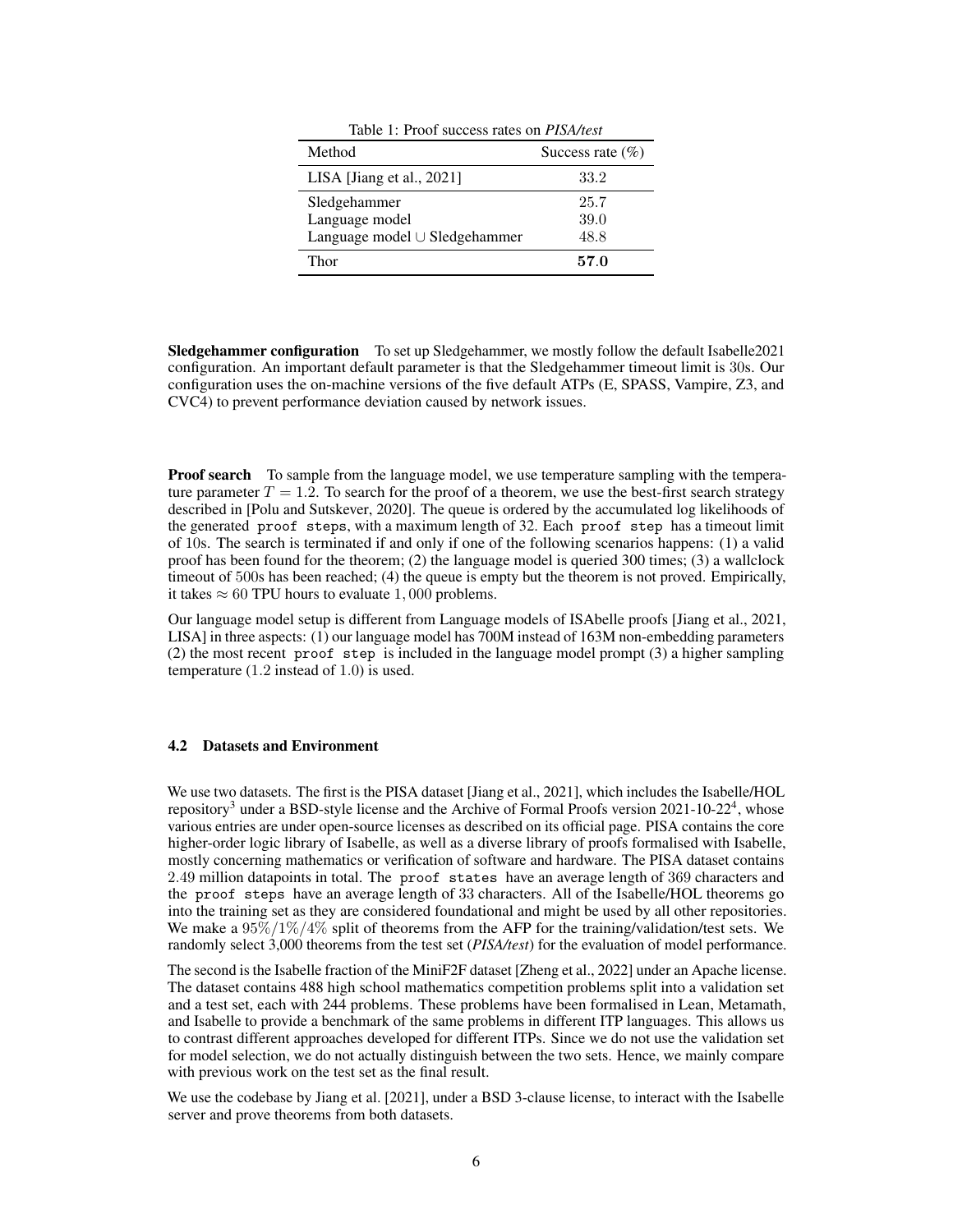<span id="page-6-2"></span>

(a) The number of premises in successful proofs found by the language model and Thor.



Figure 2: Comparison of the number of premises in problems the language model and Thor can solve.

#### 4.3 Thor Against an Ensemble of a Language Model and Sledgehammer

Because Thor has both a language model and Sledgehammer at its disposal, we wish to investigate how it fares against a simple ensemble of the two. We set out to evaluate the performance of Thor, as well as a language model of the same configuration, and Sledgehammer with a 120s timeout on *PISA/test*. It takes  $\approx$  50 TPU hours to evaluate Thor for 1000 problems. The proof success rates on *PISA/test* are presented in the second column of Table [1.](#page-5-0) We can see that the language model alone and Sledgehammer alone can prove 39.0% and 25.7% of the problems respectively. When we take the union of the problems they manage to solve individually, we get a 48.8% success rate. Thor manages to prove 57.0% of the problems. This implies that for 8.2% of the problems, Thor uses both the language model and Sledgehammer to complete the proofs, and it's not possible to achieve this with only the language model or only Sledgehammer. We perform 4 case studies on problems that only Thor can solve in Appendix [A.](#page-12-0)

Thor's motivation is to solve the premise selection problem for language models. To confirm that Thor helps premise selection, we collect the proofs generated by the language model and Thor respectively and count the number of premises in them. The results are presented in Figure [2a:](#page-6-2) we can see that for proofs requiring 0 or 1 premises, Thor and the language model perform similarly. But for proofs requiring more premises, Thor performs much more robustly, finding several times more proofs than the language model. We also count the number of premises in the ground truth proofs (written by humans) for theorems the language model and Thor can prove. The results are presented in Figure [2b:](#page-6-2) we see that whatever the number of premises the ground truth uses, Thor outperforms the language model in finding proofs, and the more premises the ground truth proof has, the more obvious is the effect. We conclude that Thor is indeed more capable of premise selection than language models.

#### 4.4 The Effect of Learning How to Select Premises

The procedure we described in Section [3](#page-3-2) ensures that the language model learns *when* to do premise selection, but not *how* to do it, by replacing the premise selection steps with <hammer>. Here we investigate the effect of making the language model learn both *when* and *how*. An easy way to achieve this is to create a variant of Thor: (i) at training time, use the original data; (ii) at evaluation time, when the language model outputs a sequence containing any of the Sledgehammer keywords, invoke Sledgehammer. This further simplifies data preparation and explicitly subjects the language model to perform premise selection. To investigate the effect of this alternative approach, we evaluate a system trained in this way on *PISA/test* and present its success rate in Table [2.](#page-7-0) We can see that it achieves a success rate of 55.4% on *PISA/test*, 1.6% lower than the base version of Thor, which suggests that explicitly learning *how* to do premise selection marginally decreases its success rate. This result is expected: since finding *how* to do premise selection is entrusted to the hammer method, the language model should focus on learning *when* to invoke the hammer for optimal performance. Making the language model learn an irrelevant additional task only hurts Thor's performance.

<span id="page-6-0"></span><sup>&</sup>lt;sup>3</sup><https://isabelle.in.tum.de/website-Isabelle2021/dist/library/HOL/index.html>

<span id="page-6-1"></span><sup>4</sup> <https://www.isa-afp.org/release/afp-2021-10-22.tar.gz>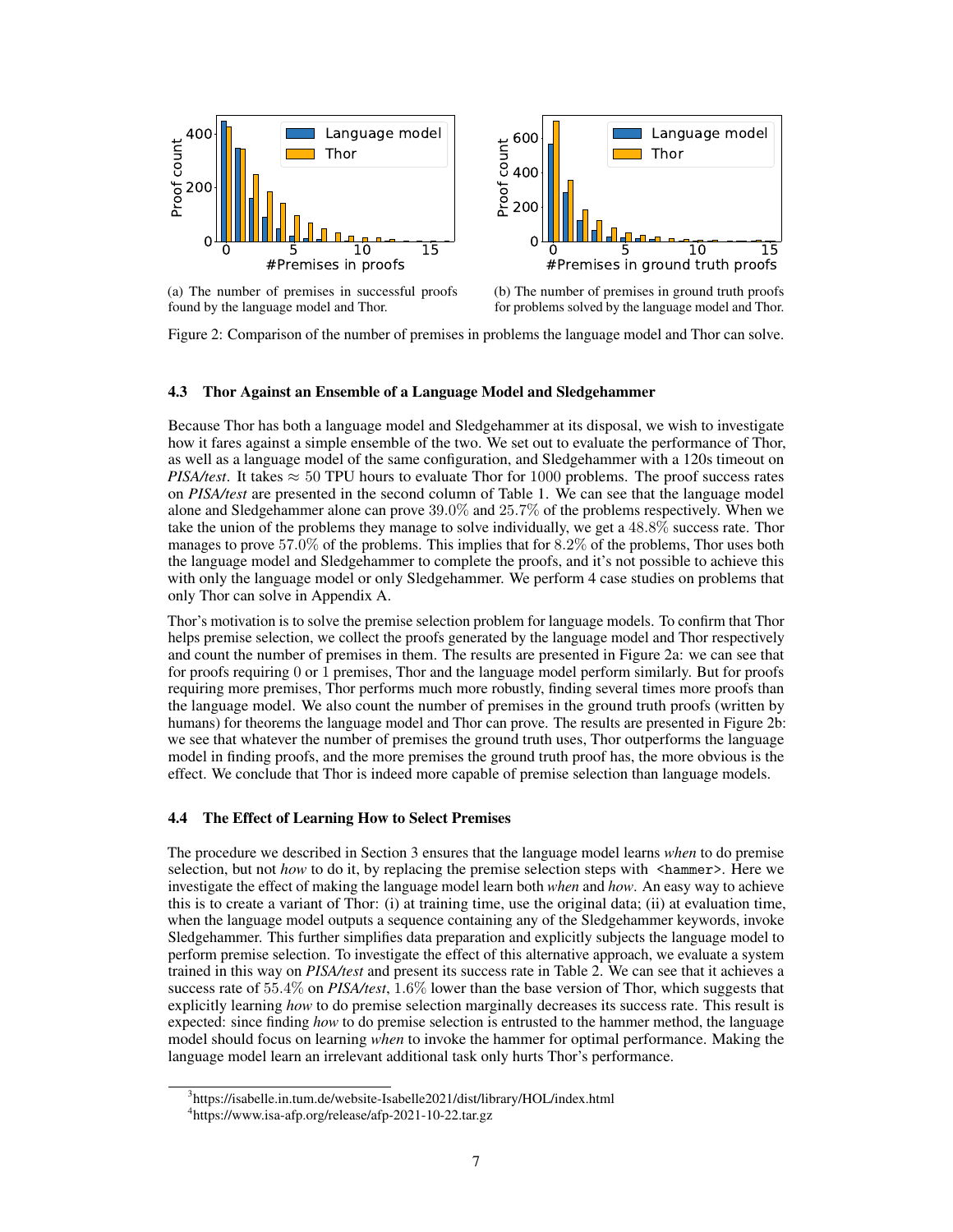Table 2: Proof success rates on *PISA/test*

<span id="page-7-0"></span>

| Variants of Thor                     | Success rate $(\% )$ |  |
|--------------------------------------|----------------------|--|
| Base, sampling temperature $T = 1.2$ | 57.0                 |  |
| Learning how to select premises      | 55.4                 |  |
| No proof context                     | 53.6                 |  |
| Sampling temperature $T = 1.0$       | 55.7                 |  |

Table 3: Proof success rates on *MiniF2F*.

<span id="page-7-1"></span>

| Method                               | Valid $(\%)$ | Test $(\% )$ |
|--------------------------------------|--------------|--------------|
| <b>PACT</b> [Han et al., 2021]       | 23.9         | 24.6         |
| Expert iteration [Polu et al., 2022] | 33.6         | 29.6         |
| Sledgehammer                         | 9.9          | 10.4         |
| Language model                       | 25.0         | 24.2         |
| Language model ∪ Sledgehammer        | 27.1         | 27.5         |
| Thor                                 | 28.3         | 29.9         |

#### 4.5 The Effect of the Proof Context

Our language model setup differs from that of LISA [\[Jiang et al., 2021\]](#page-10-4) in that we use the most recent proof step as the context in the input data, as introduced in Section [3.](#page-3-2) This is based on the intuition that the most recent proof step information is beneficial for the language model's reasoning ability. In this subsection we perform an ablation study to confirm the effect of this context on Thor. Here a variant of Thor is trained without the context information and evaluated on *PISA/test*. The results are in Table [2.](#page-7-0) We observe that this variant manages to prove 53.6% of theorems on *PISA/test*, 3.4% fewer than the base version of Thor. The drop in success rate indicates that the context information we use is crucial for the optimal performance of Thor.

#### 4.6 The Effect of the Sequence Sampling Diversity

Our language model setup differs from LISA [\[Jiang et al., 2021\]](#page-10-4) also in the sampling temperature. Previous works on language models for theorem proving often use a temperature  $T = 1.0$  [\[Polu and](#page-10-3) [Sutskever, 2020,](#page-10-3) [Jiang et al., 2021\]](#page-10-4) for sampling output sequences, while we use  $T = 1.2$ . A higher temperature in the sampling procedure means that the generated sequences are more diverse (having a higher entropy). Here we perform an ablation study on the diversity of Thor-generated sequences. We evaluate Thor with sampling temperature  $T = 1.0$  on *PISA/test* and the success rate is in Table [2.](#page-7-0) We can see that the success rate with sampling temperature  $T = 1.0$  is 55.7%, 1.3% lower than with  $T = 1.2$ . This suggests a more diverse sampling strategy can improve Thor's performance, and that the optimal diversity in language model samples varies for different systems.

## 4.7 Comparing Thor with Expert Iteration

There exist other methods for improving language models for theorem proving like value function training [\[Polu and Sutskever, 2020\]](#page-10-3), proof artifact co-training [\[Han et al., 2021,](#page-9-3) PACT], and expert iteration [\[Polu et al., 2022\]](#page-10-5). We wish to compare Thor with them. However, these methods operate in ITPs other than Isabelle and are thus hard to compare with directly. Thankfully, [Polu et al.](#page-10-5) [\[2022\]](#page-10-5) used expert iteration [\[Silver et al., 2017\]](#page-10-12) to improve PACT [\[Han et al., 2021\]](#page-9-3) and to achieve the state-of-the-art result on MiniF2F, a dataset containing multiple ITP formalisations of the same problems. Hence, we can fairly contrast expert iteration with Thor. We should emphasise that Thor and expert iteration are not incompatible methods: one can use Thor *together with* expert iteration.

We start by evaluating Thor, a language model with the same configuration, and Sledgehammer on MiniF2F. The results are presented in Table [3.](#page-7-1) We also include the success rates of the language model that [Polu et al.](#page-10-5) [\[2022\]](#page-10-5) used (PACT), as well as the language model after expert iteration in the same table. The success rates on the validation set are also included, but we use the rates on the test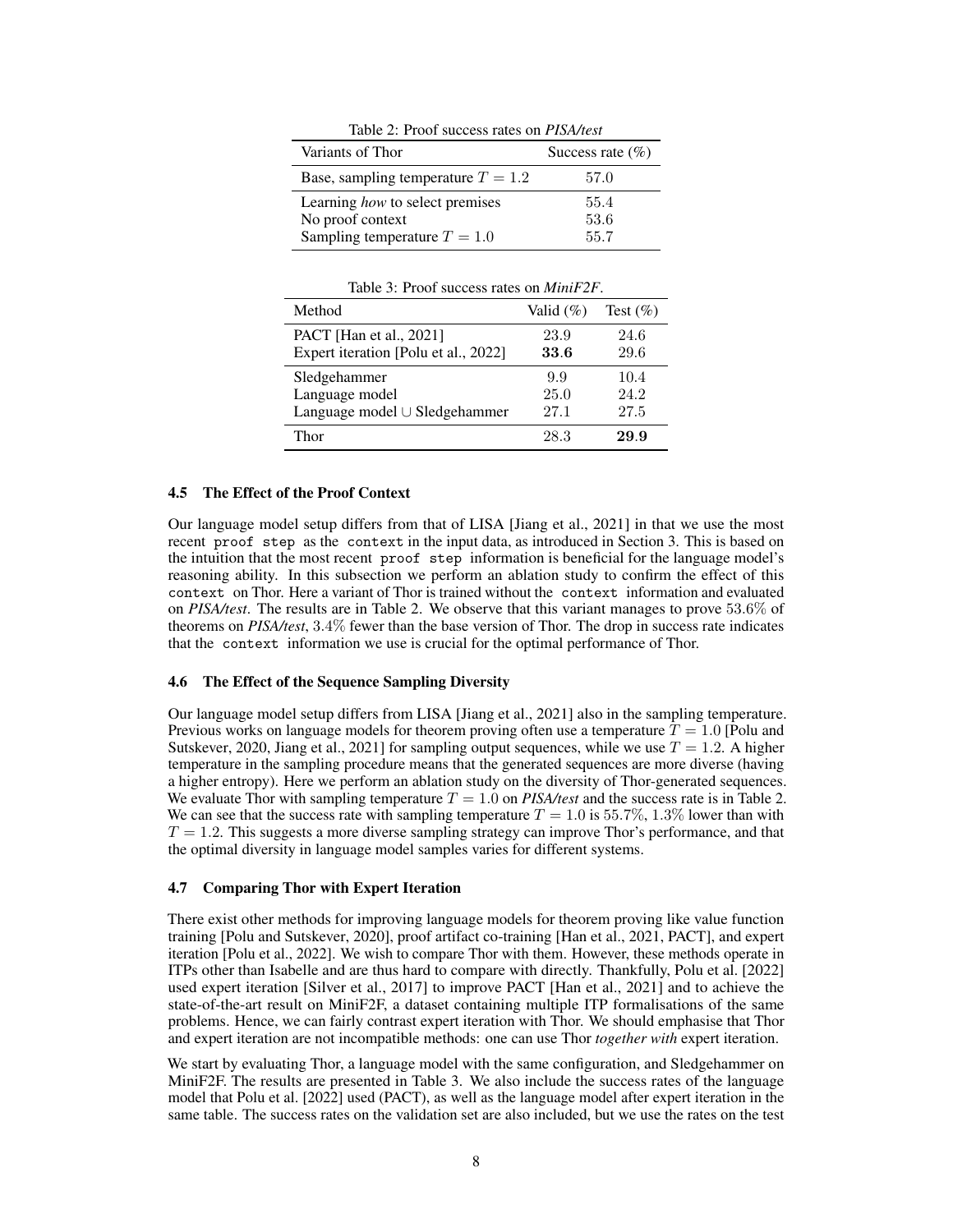set as the final results, as the valid set can be used for model selection. We can see that the language model is able to prove  $24.2\%$  of the problems on MiniF2F, similar to PACT's  $24.6\%$ . Thor increases the success rate of the language model by  $5.7\%$  to  $29.9\%$ , while expert iteration increases the success rate of PACT by 5.0% to 29.6%. Hence, the improvement in proof success rate brought upon the language model by Thor is comparable to that by expert iteration.

An important factor in choosing a suitable method is its cost. Expert iteration requires manually creating a set of "curriculum" problems, evaluating the language model on them, and training the language model on a growing training set for one epoch every iteration. We estimate that to perform expert iteration at the same scale as [Polu et al.](#page-10-5) [\[2022\]](#page-10-5) for Isabelle, it would cost 100 human hours to formalise 300 maths problems, and 500 TPU hours to evaluate and fine-tune the language model for 8 expert iterations. Thor, on the other hand, incurs little extra computational cost compared with training a standard language model. We conclude that while requiring a much smaller computational budget, Thor can improve language models' success rates to a similar degree as expert iteration.

# <span id="page-8-0"></span>5 Related Work

Language models were first applied to automate theorem proving by [Polu and Sutskever](#page-10-3) [\[2020\]](#page-10-3). Since then, there have been a few works [\[Han et al., 2021,](#page-9-3) [Jiang et al., 2021,](#page-10-4) [Polu et al., 2022\]](#page-10-5) aiming to enhance the ability of language-model-based reasoning systems, or to enable these systems for interactive theorem provers that were not supported before. All of these works used the same framework laid down by [Polu and Sutskever](#page-10-3) [\[2020\]](#page-10-3), namely to iteratively sample from a language model and directly apply the output to the ITP. Thor, to the best of our knowledge, is the first system to explicitly hybridise language models and symbolic reasoning tools (ATPs) for theorem proving. Instead of relying on language models entirely, Thor uses hammers, a well-established tool, to solve premise selection.

With the growing bodies of formal mathematical libraries, premise selection has become one of the most crucial tasks of theorem proving. The hammer method is one of the many ways that premise selection can be done. We have described how the Isabelle implementation of the hammer method selects premises in Section [2.](#page-1-0) HOL(y)Hammer [\[Kaliszyk and Urban, 2015\]](#page-10-2) and CoqHammer [\[Czajka](#page-9-2) [and Kaliszyk, 2018\]](#page-9-2) implement the hammer method for HOL Light and Coq respectively, making it possible for Thor to be instantiated for them. Apart from hammers, SInE [\[Hoder and Voronkov, 2011\]](#page-9-11) and SRASS [\[Sutcliffe and Puzis, 2007\]](#page-11-6) are both symbolic methods that take on the task of premise selection by ranking the available premises according to their relevance to the current conjecture, measured by syntactic and semantic distances respectively. MaLARea [\[Urban, 2007\]](#page-11-7) pioneered having machine learning components in premise selection systems and its later version MaLARea SG1 [\[Urban et al., 2008\]](#page-11-8) combines machine learning and formal semantics for premise selection. A few approaches [\[Irving et al., 2016,](#page-9-12) [Wang et al., 2017,](#page-11-9) [Kaliszyk et al., 2017\]](#page-10-13) use deep learning in the premise selection task. All these diverse methods may have quantitative or qualitative merits over the hammer approach, and thus have the potential to be integrated as the premise selection component for future versions of Thor.

# 6 Discussion

In this paper we introduced a simple approach to overcome language models' weakness in premise selection for theorem proving: we created Thor, a framework that integrates language models and automated theorem provers via the hammer proof method. We presented a straightforward protocol for deploying Thor on any hammer-enabled ITP. The instance of Thor with Isabelle dramatically increased the number of automatically proved theorems, suggesting that language models' deficiency at premise selection can be effectively compensated by utilising ATPs. Furthermore, approaches like expert iteration [\[Polu et al., 2022\]](#page-10-5) or proof artifact co-training [\[Han et al., 2021\]](#page-9-3) have no contradictions and can be easily incorporated with Thor. Compared with these methods, Thor has the additional advantage of being computationally efficient.

One limitation of Thor is that it only admits automated theorem provers that directly generate valid proof steps in the ITP via the use of the hammer. In Section [5,](#page-8-0) we pointed out that there are other premise selection tools with approaches different from the hammer method that the current version of Thor cannot use. Also, there exist methods which assist premise selection but do not directly generate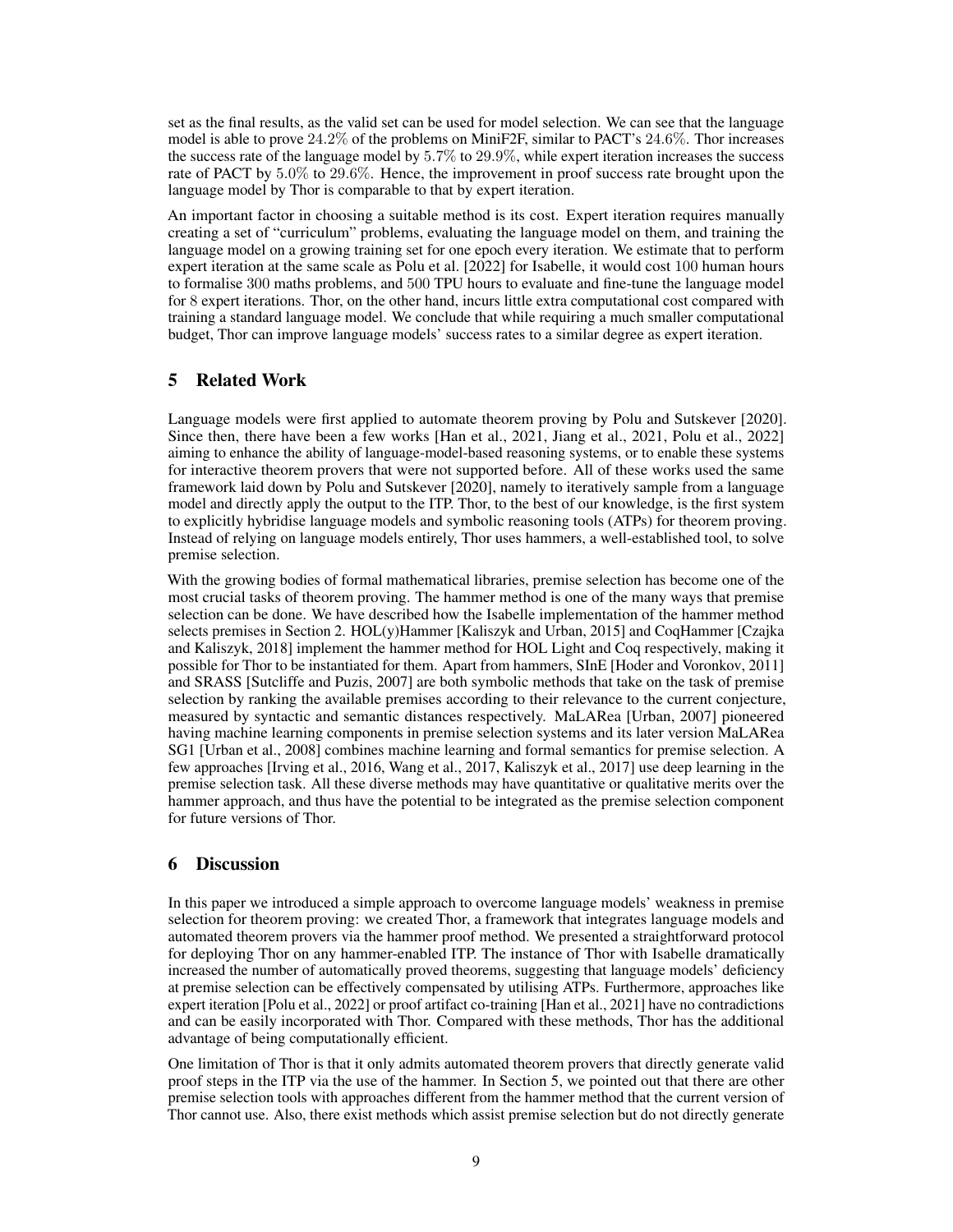the proof steps. An example of this is SErAPIS [\[Stathopoulos et al., 2020\]](#page-10-14), which performs semantic search over the Isabelle mathematical library with the help of Wikipedia. Thor cannot use this class of methods either. We leave to future work the task of broadening the options for the premise selection tool that Thor uses. Here we only tested Thor on the ITP Isabelle due to the computational costs of experiments. Therefore another future direction is to instantiate Thor with other ITPs and see whether improvements brought by Thor are as significant for other ITPs as we show them here for Isabelle.

Thor demonstrates how a difficult problem for language models can be solved by borrowing tools from another research domain. We are encouraged by its success and think that more problems like premise selection can be identified and solved similarly. With its strong performance, computational efficiency, and convenient deployment, Thor gives scope to tool hybridisation, which shows promise to be impactful in the field of automated reasoning, and artificial intelligence in general.

## References

- <span id="page-9-8"></span>Jeremy Avigad, Kevin Donnelly, David Gray, and Paul Raff. A formally verified proof of the prime number theorem. *ACM Transactions on Computational Logic (TOCL)*, 9(1):2–es, 2007.
- <span id="page-9-0"></span>Jasmin Christian Blanchette, Cezary Kaliszyk, Lawrence C. Paulson, and Josef Urban. Hammering towards QED. *J. Formaliz. Reason.*, 9(1):101–148, 2016. doi: 10.6092/issn.1972-5787/4593. URL <https://doi.org/10.6092/issn.1972-5787/4593>.
- <span id="page-9-6"></span>Stephen A Cook. The complexity of theorem-proving procedures. In *Proceedings of the third annual ACM symposium on Theory of computing*, pages 151–158, 1971.
- <span id="page-9-2"></span>Lukasz Czajka and Cezary Kaliszyk. Hammer for coq: Automation for dependent type theory. *J. Autom. Reason.*, 61(1-4):423–453, 2018. doi: 10.1007/s10817-018-9458-4. URL [https:](https://doi.org/10.1007/s10817-018-9458-4) [//doi.org/10.1007/s10817-018-9458-4](https://doi.org/10.1007/s10817-018-9458-4).
- <span id="page-9-5"></span>Martin Davis, George Logemann, and Donald Loveland. A machine program for theorem-proving. *Communications of the ACM*, 5(7):394–397, 1962.
- <span id="page-9-10"></span>Leo Gao, Stella Biderman, Sid Black, Laurence Golding, Travis Hoppe, Charles Foster, Jason Phang, Horace He, Anish Thite, Noa Nabeshima, Shawn Presser, and Connor Leahy. The pile: An 800gb dataset of diverse text for language modeling, 2021. URL [https://arxiv.org/abs/](https://arxiv.org/abs/2101.00027) [2101.00027](https://arxiv.org/abs/2101.00027).
- <span id="page-9-1"></span>Thibault Gauthier and Cezary Kaliszyk. Premise selection and external provers for HOL4. In Xavier Leroy and Alwen Tiu, editors, *Proceedings of the 2015 Conference on Certified Programs and Proofs, CPP 2015, Mumbai, India, January 15-17, 2015*, pages 49–57. ACM, 2015. doi: 10.1145/2676724.2693173. URL <https://doi.org/10.1145/2676724.2693173>.
- <span id="page-9-4"></span>Herbert L Gelernter. Realization of a geometry theorem proving machine. In *IFIP congress*, pages 273–281, 1959.
- <span id="page-9-9"></span>Georges Gonthier, Andrea Asperti, Jeremy Avigad, Yves Bertot, Cyril Cohen, François Garillot, Stéphane Le Roux, Assia Mahboubi, Russell O'Connor, Sidi Ould Biha, et al. A machine-checked proof of the odd order theorem. In *International conference on interactive theorem proving*, pages 163–179. Springer, 2013.
- <span id="page-9-7"></span>Georges Gonthier et al. Formal proof–the four-color theorem. *Notices of the AMS*, 55(11):1382–1393, 2008.
- <span id="page-9-3"></span>Jesse Michael Han, Jason Rute, Yuhuai Wu, Edward W. Ayers, and Stanislas Polu. Proof artifact co-training for theorem proving with language models. *CoRR*, abs/2102.06203, 2021. URL <https://arxiv.org/abs/2102.06203>.
- <span id="page-9-11"></span>Kryštof Hoder and Andrei Voronkov. Sine qua non for large theory reasoning. In *International Conference on Automated Deduction*, pages 299–314. Springer, 2011.
- <span id="page-9-12"></span>Geoffrey Irving, Christian Szegedy, Alexander A Alemi, Niklas Eén, François Chollet, and Josef Urban. Deepmath-deep sequence models for premise selection. *Advances in neural information processing systems*, 29, 2016.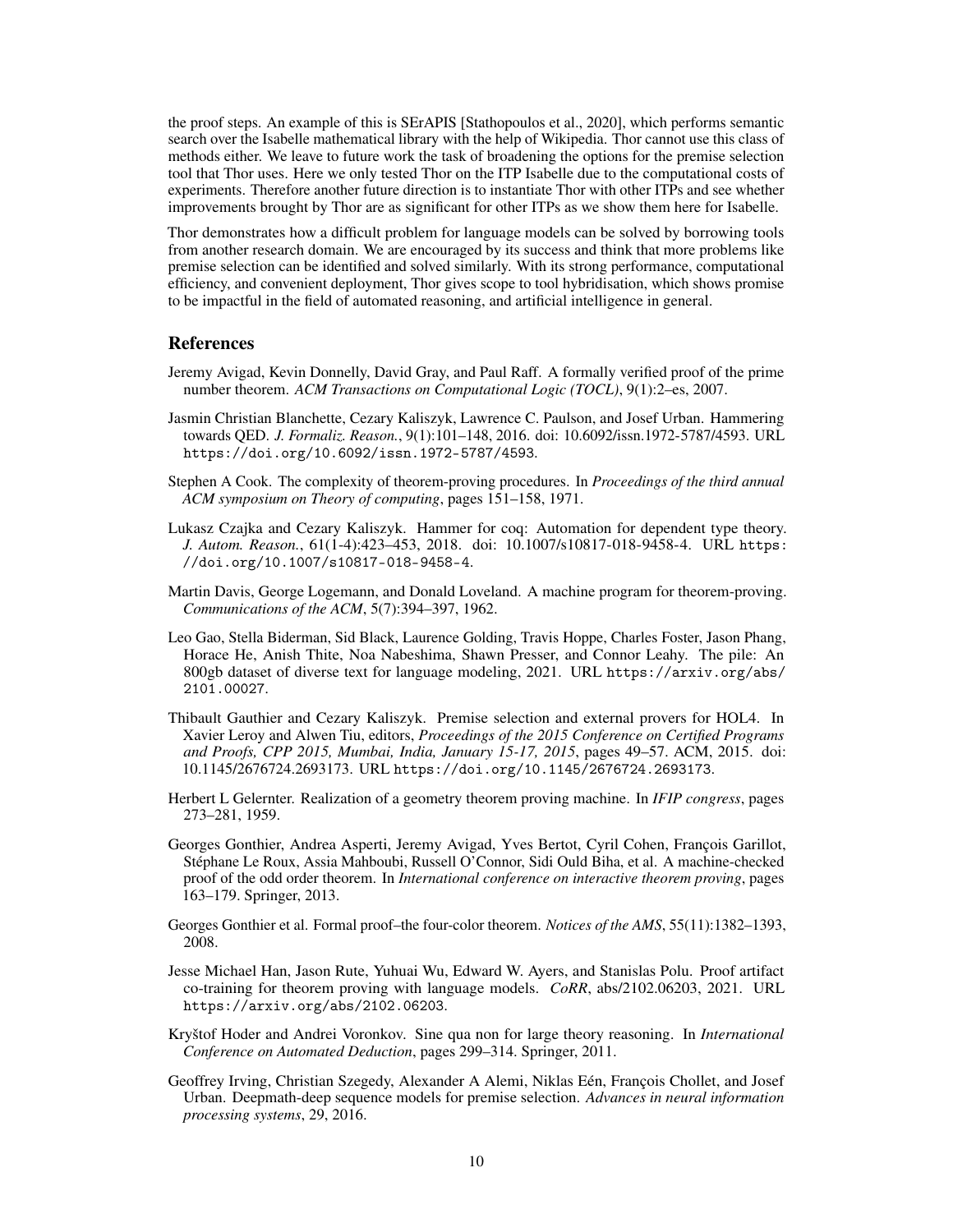- <span id="page-10-4"></span>Albert Q. Jiang, Wenda Li, Jesse Michael Han, and Yuhuai Wu. Lisa: Language models of isabelle proofs. *6th Conference on Artificial Intelligence and Theorem Proving*, 2021.
- <span id="page-10-2"></span>Cezary Kaliszyk and Josef Urban. Hol(y)hammer: Online ATP service for HOL light. *Math. Comput. Sci.*, 9(1):5–22, 2015. doi: 10.1007/s11786-014-0182-0. URL [https://doi.org/10.1007/](https://doi.org/10.1007/s11786-014-0182-0) [s11786-014-0182-0](https://doi.org/10.1007/s11786-014-0182-0).
- <span id="page-10-13"></span>Cezary Kaliszyk, François Chollet, and Christian Szegedy. Holstep: A machine learning dataset for higher-order logic theorem proving. *arXiv preprint arXiv:1703.00426*, 2017.
- <span id="page-10-8"></span>Gerwin Klein, Kevin Elphinstone, Gernot Heiser, June Andronick, David Cock, Philip Derrin, Dhammika Elkaduwe, Kai Engelhardt, Rafal Kolanski, Michael Norrish, et al. sel4: Formal verification of an os kernel. In *Proceedings of the ACM SIGOPS 22nd symposium on Operating systems principles*, pages 207–220, 2009.
- <span id="page-10-0"></span>Daniel Kühlwein, Twan van Laarhoven, Evgeni Tsivtsivadze, Josef Urban, and Tom Heskes. Overview and evaluation of premise selection techniques for large theory mathematics. In Bernhard Gramlich, Dale Miller, and Uli Sattler, editors, *Automated Reasoning - 6th International Joint Conference, IJCAR 2012, Manchester, UK, June 26-29, 2012. Proceedings*, volume 7364 of *Lecture Notes in Computer Science*, pages 378–392. Springer, 2012. doi: 10.1007/978-3-642-31365-3\\_30. URL [https://doi.org/10.1007/978-3-642-31365-3\\_30](https://doi.org/10.1007/978-3-642-31365-3_30).
- <span id="page-10-10"></span>Wenda Li, Lei Yu, Yuhuai Wu, and Lawrence C. Paulson. Isarstep: a benchmark for high-level mathematical reasoning. In *9th International Conference on Learning Representations, ICLR 2021, Virtual Event, Austria, May 3-7, 2021*. OpenReview.net, 2021. URL [https://openreview.net/](https://openreview.net/forum?id=Pzj6fzU6wkj) [forum?id=Pzj6fzU6wkj](https://openreview.net/forum?id=Pzj6fzU6wkj).
- <span id="page-10-9"></span>Jia Meng and Lawrence C. Paulson. Translating higher-order clauses to first-order clauses. *J. Autom. Reason.*, 40(1):35–60, 2008. doi: 10.1007/s10817-007-9085-y. URL [https://doi.org/10.](https://doi.org/10.1007/s10817-007-9085-y) [1007/s10817-007-9085-y](https://doi.org/10.1007/s10817-007-9085-y).
- <span id="page-10-6"></span>Olga Ohrimenko, Peter J Stuckey, and Michael Codish. Propagation via lazy clause generation. *Constraints*, 14(3):357–391, 2009.
- <span id="page-10-1"></span>Lawrence C. Paulson. Three years of experience with sledgehammer, a practical link between automatic and interactive theorem provers. In Renate A. Schmidt, Stephan Schulz, and Boris Konev, editors, *Proceedings of the 2nd Workshop on Practical Aspects of Automated Reasoning, PAAR-2010, Edinburgh, Scotland, UK, July 14, 2010*, volume 9 of *EPiC Series in Computing*, pages 1–10. EasyChair, 2010. doi: 10.29007/tnfd. URL <https://doi.org/10.29007/tnfd>.
- <span id="page-10-3"></span>Stanislas Polu and Ilya Sutskever. Generative language modeling for automated theorem proving. *CoRR*, abs/2009.03393, 2020. URL <https://arxiv.org/abs/2009.03393>.
- <span id="page-10-5"></span>Stanislas Polu, Jesse Michael Han, Kunhao Zheng, Mantas Baksys, Igor Babuschkin, and Ilya Sutskever. Formal mathematics statement curriculum learning. *CoRR*, abs/2202.01344, 2022. URL <https://arxiv.org/abs/2202.01344>.
- <span id="page-10-11"></span>Alec Radford, Jeffrey Wu, Rewon Child, David Luan, Dario Amodei, Ilya Sutskever, et al. Language models are unsupervised multitask learners. *OpenAI blog*, 1(8):9, 2019.
- <span id="page-10-7"></span>Peter Scholze. Liquid tensor experiment. *Experimental Mathematics*, 0(0):1–6, 2021. doi: 10.1080/ 10586458.2021.1926016. URL <https://doi.org/10.1080/10586458.2021.1926016>.
- <span id="page-10-12"></span>David Silver, Thomas Hubert, Julian Schrittwieser, Ioannis Antonoglou, Matthew Lai, Arthur Guez, Marc Lanctot, Laurent Sifre, Dharshan Kumaran, Thore Graepel, Timothy P. Lillicrap, Karen Simonyan, and Demis Hassabis. Mastering chess and shogi by self-play with a general reinforcement learning algorithm. *CoRR*, abs/1712.01815, 2017. URL [http://arxiv.org/abs/](http://arxiv.org/abs/1712.01815) [1712.01815](http://arxiv.org/abs/1712.01815).
- <span id="page-10-14"></span>Yiannos Stathopoulos, Angeliki Koutsoukou-Argyraki, and LC Paulson. Serapis: A concept-oriented search engine for the isabelle libraries based on natural language. In *Online proceedings of the Isabelle Workshop*, 2020.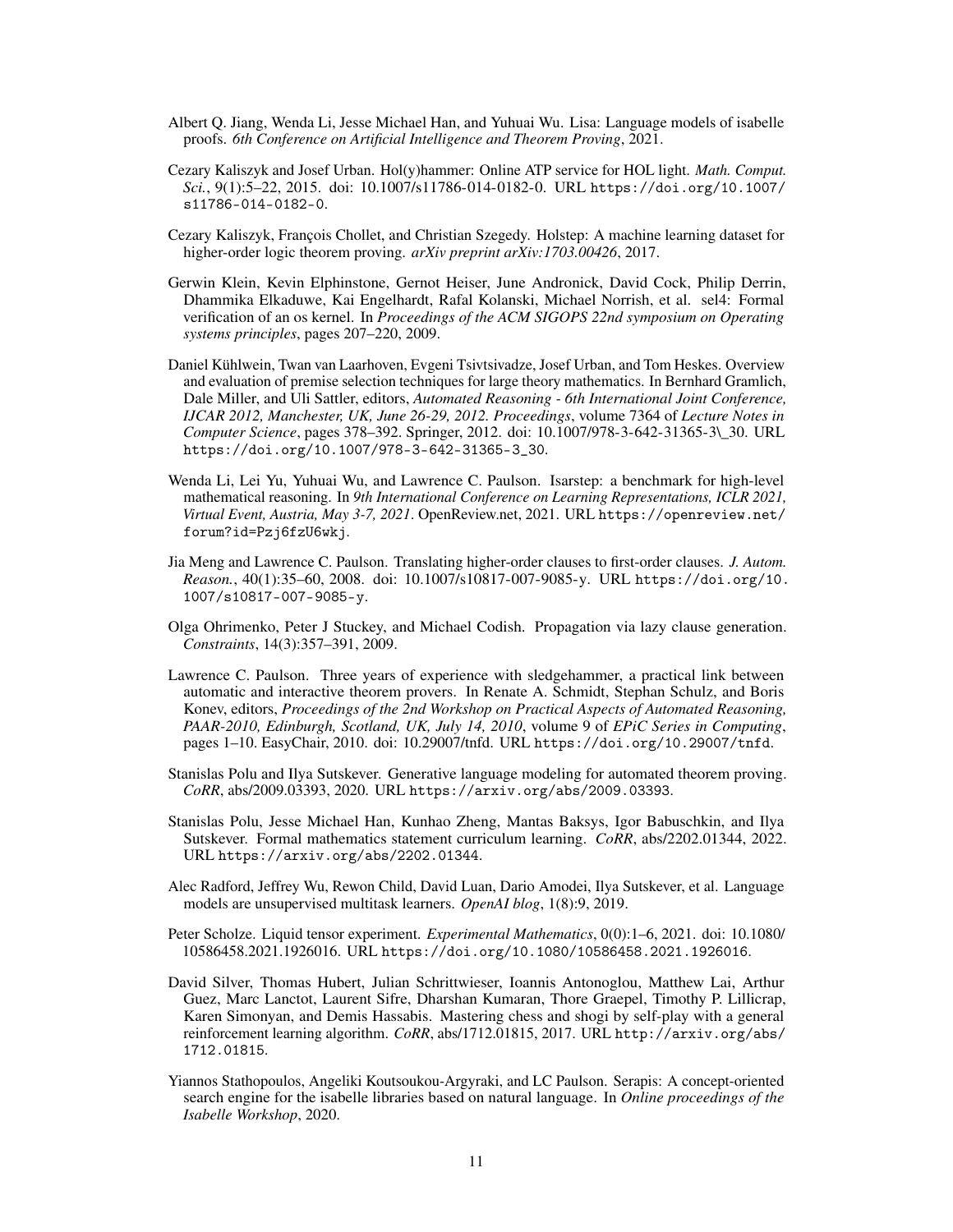- <span id="page-11-5"></span>Jianlin Su, Yu Lu, Shengfeng Pan, Bo Wen, and Yunfeng Liu. Roformer: Enhanced transformer with rotary position embedding, 2021. URL <https://arxiv.org/abs/2104.09864>.
- <span id="page-11-6"></span>Geoff Sutcliffe and Yury Puzis. SRASS - A semantic relevance axiom selection system. In Frank Pfenning, editor, *Automated Deduction - CADE-21, 21st International Conference on Automated Deduction, Bremen, Germany, July 17-20, 2007, Proceedings*, volume 4603 of *Lecture Notes in Computer Science*, pages 295–310. Springer, 2007. doi: 10.1007/978-3-540-73595-3\\_20. URL [https://doi.org/10.1007/978-3-540-73595-3\\_20](https://doi.org/10.1007/978-3-540-73595-3_20).
- <span id="page-11-0"></span>Geoff Sutcliffe, Josef Urban, and Stephan Schulz, editors. *Proceedings of the CADE-21 Workshop on Empirically Successful Automated Reasoning in Large Theories, Bremen, Germany, 17th July 2007*, volume 257 of *CEUR Workshop Proceedings*, 2007. CEUR-WS.org. URL [http:](http://ceur-ws.org/Vol-257) [//ceur-ws.org/Vol-257](http://ceur-ws.org/Vol-257).

<span id="page-11-2"></span>Alfred Tarski. Truth and proof. *Scientific American*, 220(6):63–77, 1969.

<span id="page-11-7"></span>Josef Urban. Malarea: a metasystem for automated reasoning in large theories. In *ESARLT*, 2007.

- <span id="page-11-8"></span>Josef Urban, Geoff Sutcliffe, Petr Pudlák, and Jirí Vyskocil. Malarea SG1- machine learner for automated reasoning with semantic guidance. In Alessandro Armando, Peter Baumgartner, and Gilles Dowek, editors, *Automated Reasoning, 4th International Joint Conference, IJCAR 2008, Sydney, Australia, August 12-15, 2008, Proceedings*, volume 5195 of *Lecture Notes in Computer Science*, pages 441–456. Springer, 2008. doi: 10.1007/978-3-540-71070-7\\_37. URL [https:](https://doi.org/10.1007/978-3-540-71070-7_37) [//doi.org/10.1007/978-3-540-71070-7\\_37](https://doi.org/10.1007/978-3-540-71070-7_37).
- <span id="page-11-3"></span>Ashish Vaswani, Noam Shazeer, Niki Parmar, Jakob Uszkoreit, Llion Jones, Aidan N. Gomez, Lukasz Kaiser, and Illia Polosukhin. Attention is all you need, 2017. URL [https://arxiv.org/abs/](https://arxiv.org/abs/1706.03762) [1706.03762](https://arxiv.org/abs/1706.03762).
- <span id="page-11-4"></span>Ben Wang and Aran Komatsuzaki. GPT-J-6B: A 6 Billion Parameter Autoregressive Language Model. <https://github.com/kingoflolz/mesh-transformer-jax>, May 2021.
- <span id="page-11-9"></span>Mingzhe Wang, Yihe Tang, Jian Wang, and Jia Deng. Premise selection for theorem proving by deep graph embedding. *Advances in neural information processing systems*, 30, 2017.
- <span id="page-11-1"></span>Kunhao Zheng, Jesse Michael Han, and Stanislas Polu. minif2f: a cross-system benchmark for formal olympiad-level mathematics. In *International Conference on Learning Representations*, 2022. URL <https://openreview.net/forum?id=9ZPegFuFTFv>.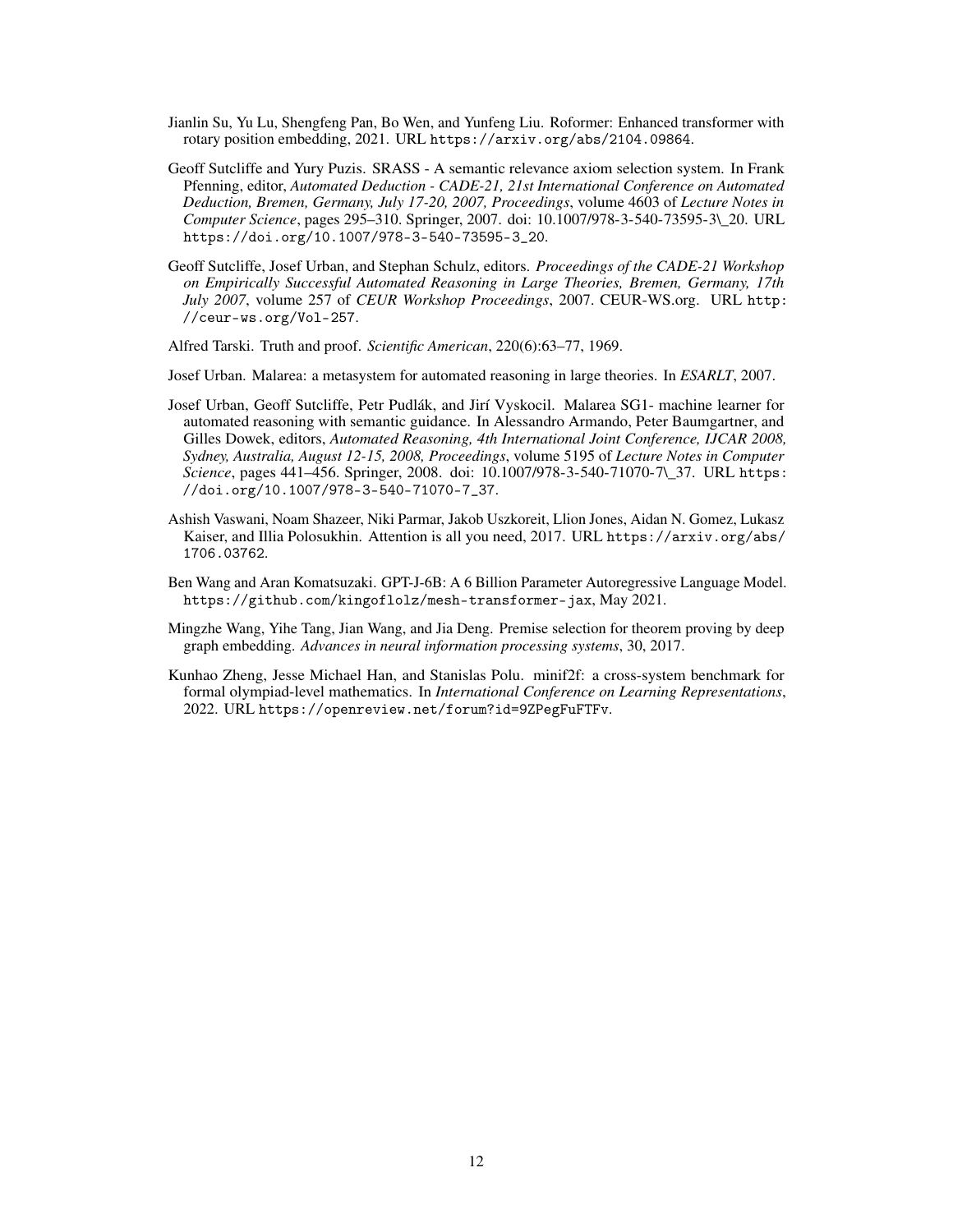# <span id="page-12-0"></span>A Appendix

In this section, we present some lemmas solved by Thor only.

Case 1. The lemma cols\_upt\_k \_insert is from the *QR Decomposition* entry<sup>[5](#page-12-1)</sup> in the AFP.

```
lemma cols_upt_k_insert:
 fixes A::"'a^'n::{mod_type}^'m::{mod_type}"
 assumes k: "(Suc k) \leq hcols A"
 shows "cols_upt_k A (Suc k) = (insert (column
                    (from_nat (Suc k) A) (cols_npt_k A k)"
  unfolding cols_upt_k_def
 apply (auto)
 apply (metis Suc_lessD from_nat_mono' from_nat_to_nat_id k
        less_Suc_eq_le less_le ncols_def to_nat_le)
 by (metis from_nat_mono' k less_imp_triv
        less_or_eq_imp_le ncols_def not_less_eq order_trans)
```
Here,  $cols_{\text{up}}t_k$  A (Suc k) returns the set of columns in the matrix A up to the natural number  $k+1$ , while ncols A counts the number of columns in the matrix A. In short, this lemma claims that the set of columns (in a matrix A) up to column index  $k + 1$  is equivalent to that of the same matrix up to column index k inserted with the  $(k + 1)$ <sup>th</sup> column (of A). This will subject to the condition that  $k + 1$  is less than the number of columns in A. With Thor, the LM decided to unfold the goal with the definition of cols\_upt\_k, which is followed by an auto tactic to simplify the proof state. All remaining subgoals are then discharged by Sledgehammer.

Case 2. The lemma size\_del\_max is from the Weight-Balanced Trees entry<sup>[6](#page-12-2)</sup> in the AFP.

```
lemma size_del_max: "t \neq Leaf \implies size t = Suc(size(snd(del_max t)))"
  apply(induction t rule: del_max.induct)
  apply simp
  apply (clarsimp split: prod.splits)
  apply (smt (z3) size_rotateR size_wbt.simps(1))
  by simp
```
In this lemma,  $t$  is a weight-balanced tree, and the  $size$  function measures its size (as the name suggests) and del\_max deletes the maximum node from it. Essentially, this lemma claims that when a weight-balanced its size will be reduced by one if we remove the largest node from it. For the proof, Thor intelligently performs structural induction with the induction rule  $de1_{max}$ . induct and then simplifies the proof state a few times, which includes splitting products with the rule prod. splits. Finally, Thor concludes the remaining goals with Sledgehammer.

Case 3. The lemma t\_list\_of\_B\_log\_bound is from the AFP entry named as *Priority Queues Based on Braun Trees*. [7](#page-12-3)

```
lemma t_list_of_B_log_bound:
  "braun t \implies t_list_of_B t \leq 3 * (nlog2 (size t + 1) + 1) * size t"
  apply (induction t rule: measure_induct_rule[where f=size])
 apply (case_tac x)
 apply simp
 using braun.simps(1) t_list_of_B_braun_simps(1) apply blast
 by (metis acomplete_if_braun height_acomplete order_refl
      size1_size t_list_of_B_induct)
```
Here, size measures the size of a Braun tree; nlog2 stands for the function  $\lambda x$ .  $\lceil \log_2(x) \rceil$ ;  $t$ <sub>L</sub>list<sub>r</sub> of B is another measure of a Braun tree. Basically, this lemma describes the relationship between a normal tree size and a Braun-tree specific measure. The proof starts with an intelligent structural induction, progresses with case analysis, and is concluded with Sledgehammer on each of the remaining subgoals.

<span id="page-12-1"></span> $^5$ [QR\\_Decomposition/Gram\\_Schmidt.thy](QR_Decomposition/Gram_Schmidt.thy)

<span id="page-12-2"></span> $^6$ [Weight\\_Balanced\\_Trees/Weight\\_Balanced\\_Trees.thy](Weight_Balanced_Trees/Weight_Balanced_Trees.thy)

<span id="page-12-3"></span> ${\rm \texttt{?Priority\_Queue\_Braun/Sorting\_Braun.thy}}$